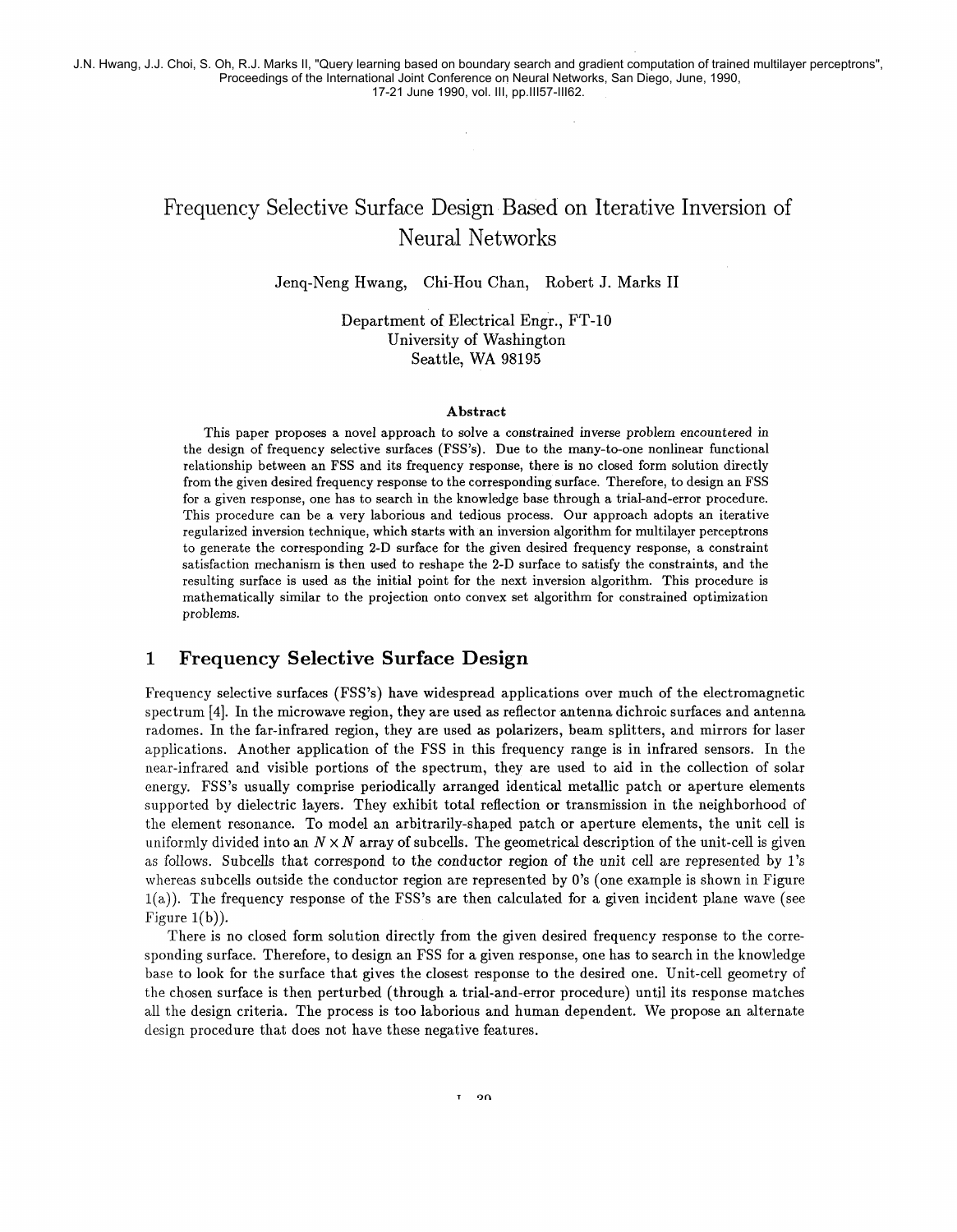

Figure 1: (a) In an FSS, subcells that correspond to the conductor region of the unit cell are represented by 1's whereas subcells outside the conductor region are represented by 0's. (b) The corresponding frequency response of the FSS.

# **2 Learning and Inversion of Multilayer Perceptrons**

Multilayer perceptrons are feed-forward neural networks which have one or more layers of hidden neurons between the input and output layers. When the net is trained, it is used to generate response given the input test data. The converse problem of generating input vectors corresponding to a given output vector is referred to as inversion (see Figure 2). The system dynamics in the retrieving phase of an L-layer neural net can be described by the following equations:

$$
u_i(l+1) = \sum_{j=1}^{N_l} w_{ij}(l+1)a_j(l) + \theta_i(l+1)
$$
  
\n
$$
a_i(l+1) = f(u_i(l+1)) \quad 1 \le i \le N_{l+1}, \quad 0 \le l \le L-1
$$
 (1)

where  $a_i(l)$  denotes the activation value of the j<sup>th</sup> neuron at the l<sup>th</sup> layer and f is the nonlinear activation function.

Network **Learning** The learning phase of a multilayer perceptron uses the back propagation learning rule, an iterative gradient descent algorithm designed to minimize the mean squared error between the the desired target values and the actual output values [I]:

$$
w_{ij}(l) \Longleftarrow w_{ij}(l) - \eta \frac{\partial E}{\partial w_{ij}(l)} \tag{2}
$$

where  $E = \frac{1}{2} \sum_{i=1}^{N_L} (t_i - a_i(L))^2$ .

**Inversion of a Network** The inversion of a network will generate the input  ${a_i(0)}$  (or inputs) that can produce a desired output vector. By taking advantage of the duality between the weights and the activation in minimizing the mean squared error between the the desired target values and the actual output values, the iterative gradient descent algorithm can also be applied to obtain the desired input.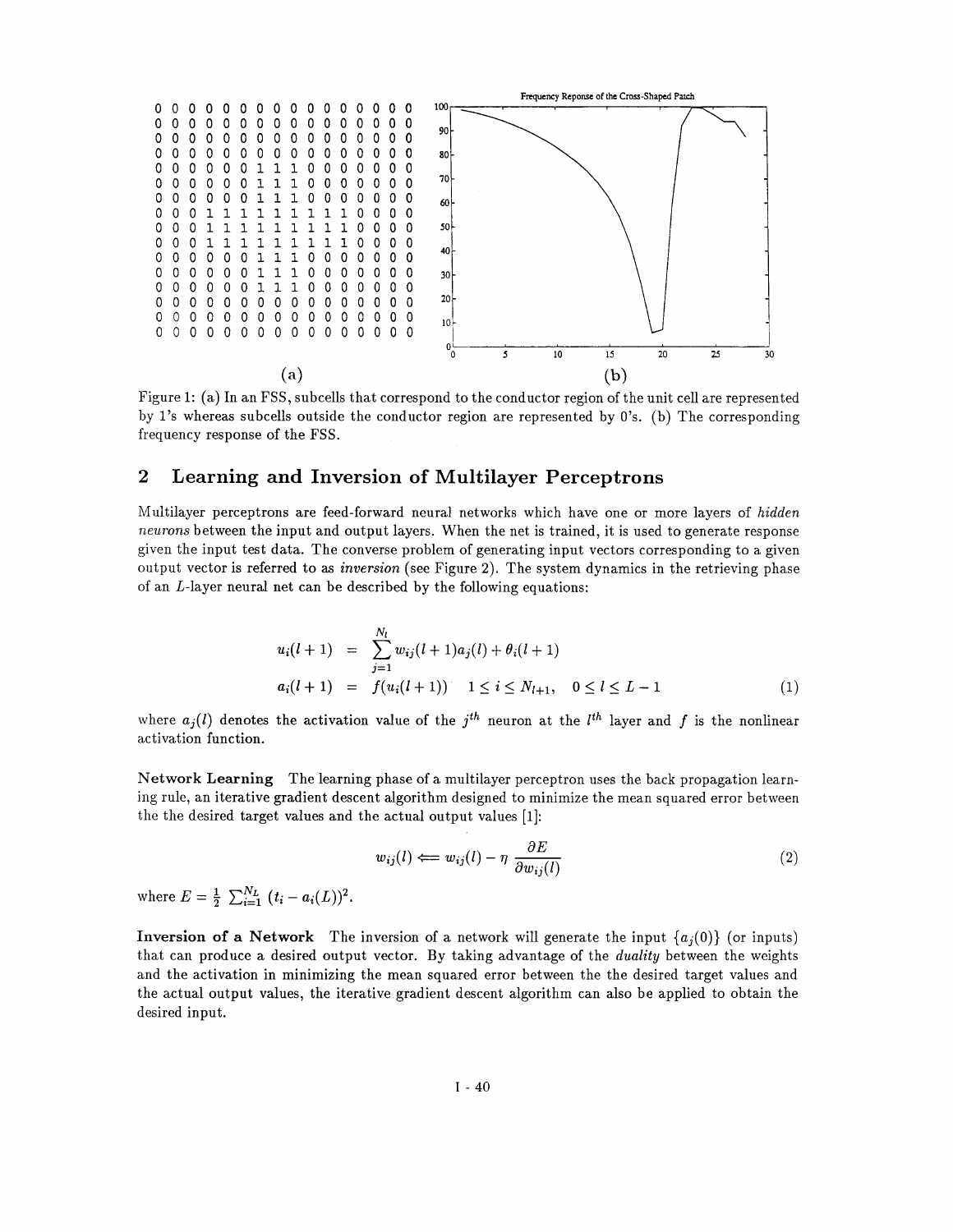

Figure **2:** Learning and inversion of a multilayer perceptron.

$$
a_j(0) \Longleftarrow a_j(0) - \eta \; \frac{\partial E}{\partial a_j(0)} \tag{3}
$$

The idea is similar to the back-propagation algorithm, where the error signals are propagated back to tell the weights the manner in which to change in order to decrease the output error. The inversion algorithm back-propagates the error signals down to the input layer to update the activation values of input units so that the output error is decreased [2]. The inversion algorithm has been successfully used as an excellent tool for locking the region of ambiguity in a classifier training, and tremendously improve the classification accuracy through an oracle based query learning technique **[3].** 

### **3 Iterative Network Inversion and Constraints Satisfaction**

The FSS design problem can be treated as an *many-to-one* nonlinear mapping problem, which maps a **2-D** surface of **N** x N binary subcells to a corresponding 1-D frequency response. In order to have the multilayer perceptron efficiently trained to realize the network mapping, the input to the network should be the **2-D** surface and the output of the network should be the frequency response. Note that we cannot interchange the role of the  $I/O$ , because the non-invertible many-to-one functional relationship requires presentation of conflicting data to the neural network in the training stage.

After the network is trained, the inversion algorithm, with a random input initialization, is used to generate the corresponding **2-D** surface for the given desired frequency response. We do not expect the resulting **2-D** surface of the network inversion algorithm to be satisfactory. It's accuracy, however, will be improved iteratively through the imposition of constraints. We massage the inversion result to be a grid of zeros and ones that is, in some sense, close to the inversion result. This result will then be used as a new point of initialization of the inversion procedure, etc. Mathematically, this procedure is similar to the projection onto convex set algorithm **[6, 71.** We choose the following two constraints for the surface patch elements.

- 1. The generated subcells should contain binary values.
- **2.** The **"1"** subcell should cluster together to maximize the spatial continuity (many clusters are allowed).

In general, more constraints can be imposed, e.g., the constraints on the dielectric constant and the thickness of the surface.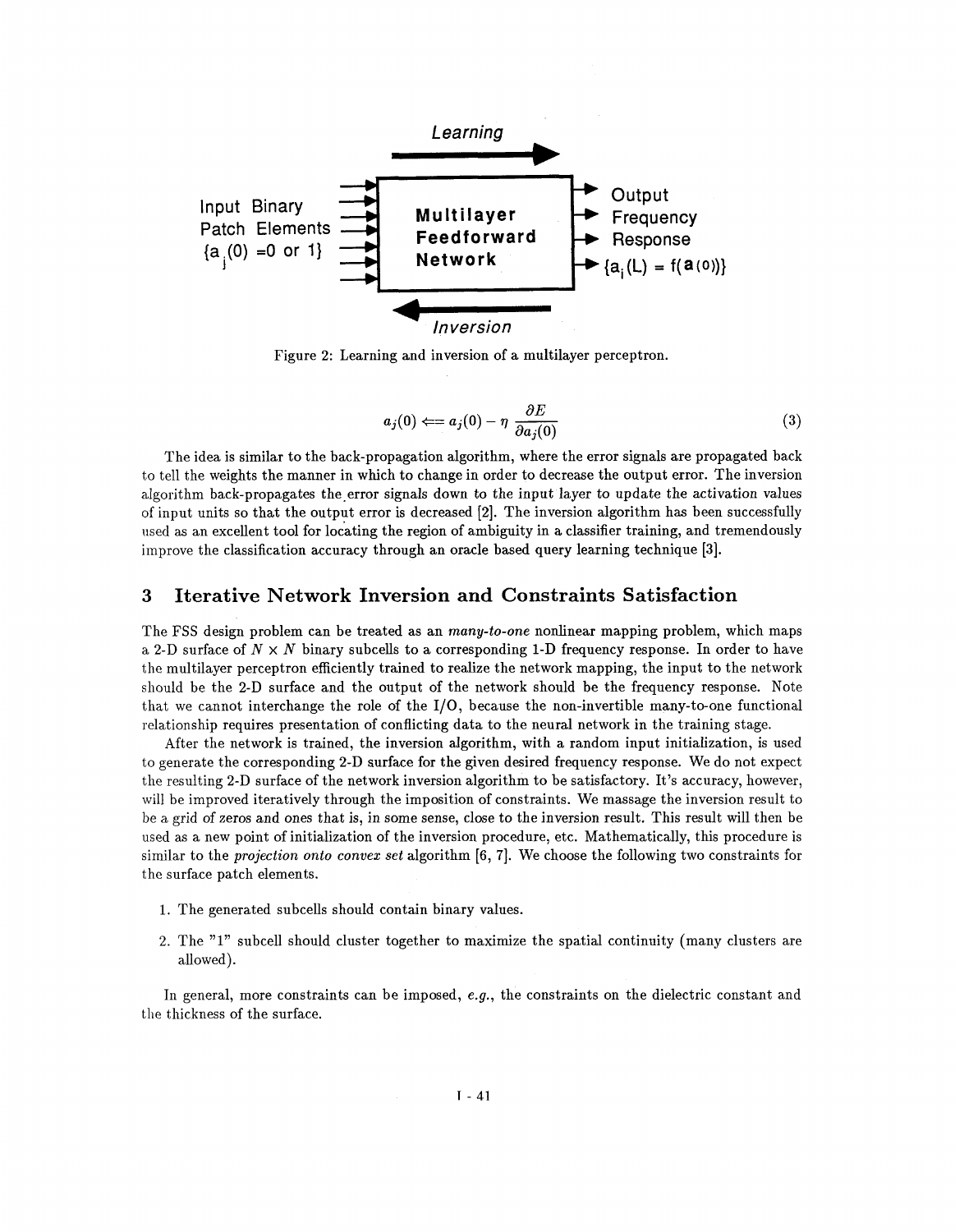

Figure **3:** The schematic diagram of an complete FSS design based on iterative inversion of neural networks.

The continuous valued Hopfield model [5] with neighboring excitatory connections proves to be a good choice for the constraint satisfaction mechanism. There are some other alternatives considered, *e.g.,* the adaptive median filter. As shown in Figure **3,** the complete FSS design procedure starts with a random guess of FSS subcells for the network inversion mechanism, and results in a surface with frequency response close to the desired one, while without satisfying the two imposed constraints. The inverted surface is then passed to the network constraint mechanism and results in a surface with constraints more satisfied, while with its frequency response more deviated from the desired one. The surface is again used as the initial state for the network inversion mechanism. The above procedure iterates several times until convergence is reached, which gives rises to a constraint satisfied surface with desired frequency response.

The preliminary simulation for small size FSS design is quite encouraging. A total of 75 FSS 2-D surfaces (16  $\times$  16) with their 1-D frequency responses (of length 28) are used to train a 2-layer perceptron (256 input units, 50 hidden units, and 28 outputs). After the network is trained, a desired target frequency response (see Figure 4 (a)) is tested to obtain the corresponding 2-D surface (see Figure 4(b)). After the first inversion, the network creates the unconstrained 2-D surface **as** shown in Figure 4(c). This unconstrained surface is then reshaped by an locally excited Hopfield model and results in a new constraint satisfied 2-D surface (see Figure  $4(d)$ ) and its associated frequency response (see Figure  $4(e)$ ). This new surface is used as the initial point for the next inversion, the resulting inverted surface gives us the desired surface as shown in Figure 4(b). Therefore, convergence occurred in only two iterations.

## **4 Generalization and Illustration**

We can conceptually generalize the FSS design procedure to solution of more general constrained inverse problems. Let  $\vec{a}(L)$  denote the response of the trained neural network to an input of  $\vec{a}(0)$ . We can abstract the operations in Equations 1 by  $\vec{a}(L) = \mathcal{NN}\vec{a}(0)$  where  $\mathcal{NN}$  is the neural net operator. For a given response,  $\vec{a}(L) = \vec{\lambda}$ , define the set

$$
\Lambda = \{ \vec{\alpha} \mid \mathcal{N}\mathcal{N}\vec{\alpha} = \vec{\lambda} \}. \tag{4}
$$

In other words,  $\Lambda$  is the set of all inputs that yield  $\vec{\lambda}$  as the net's output. The neural network inversion algorithm finds an element of  $\Lambda$  that is close, in some sense, to the inversion's initialization. For two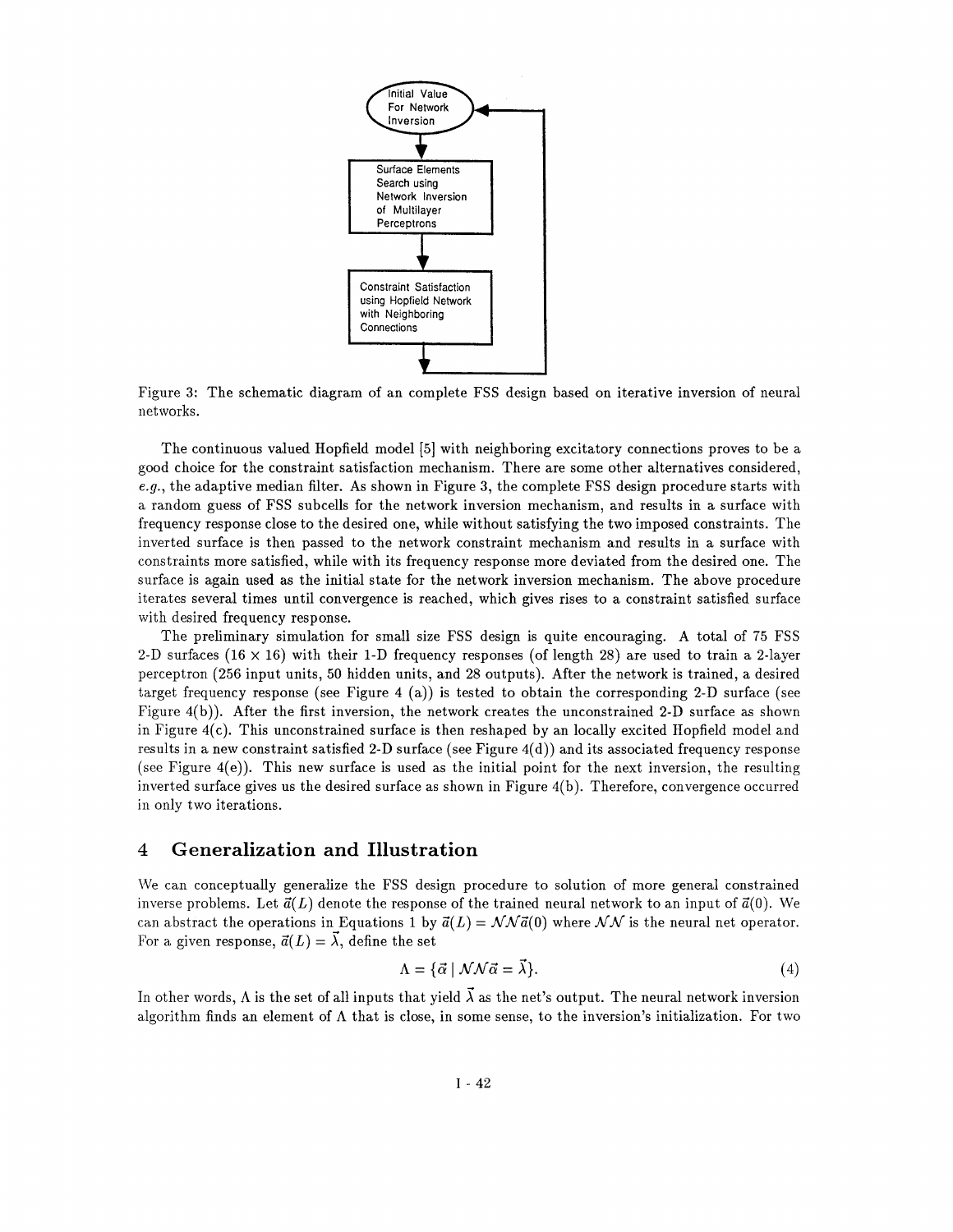

Figure 4: (a) **A** desired frequency response of an FSS. (b) Tne corresponding 2-D surface. (c) The first inverted unconstrained surface. (d) The constraints satisfied surface of (c). (e) The frequency response of the surface in (d).